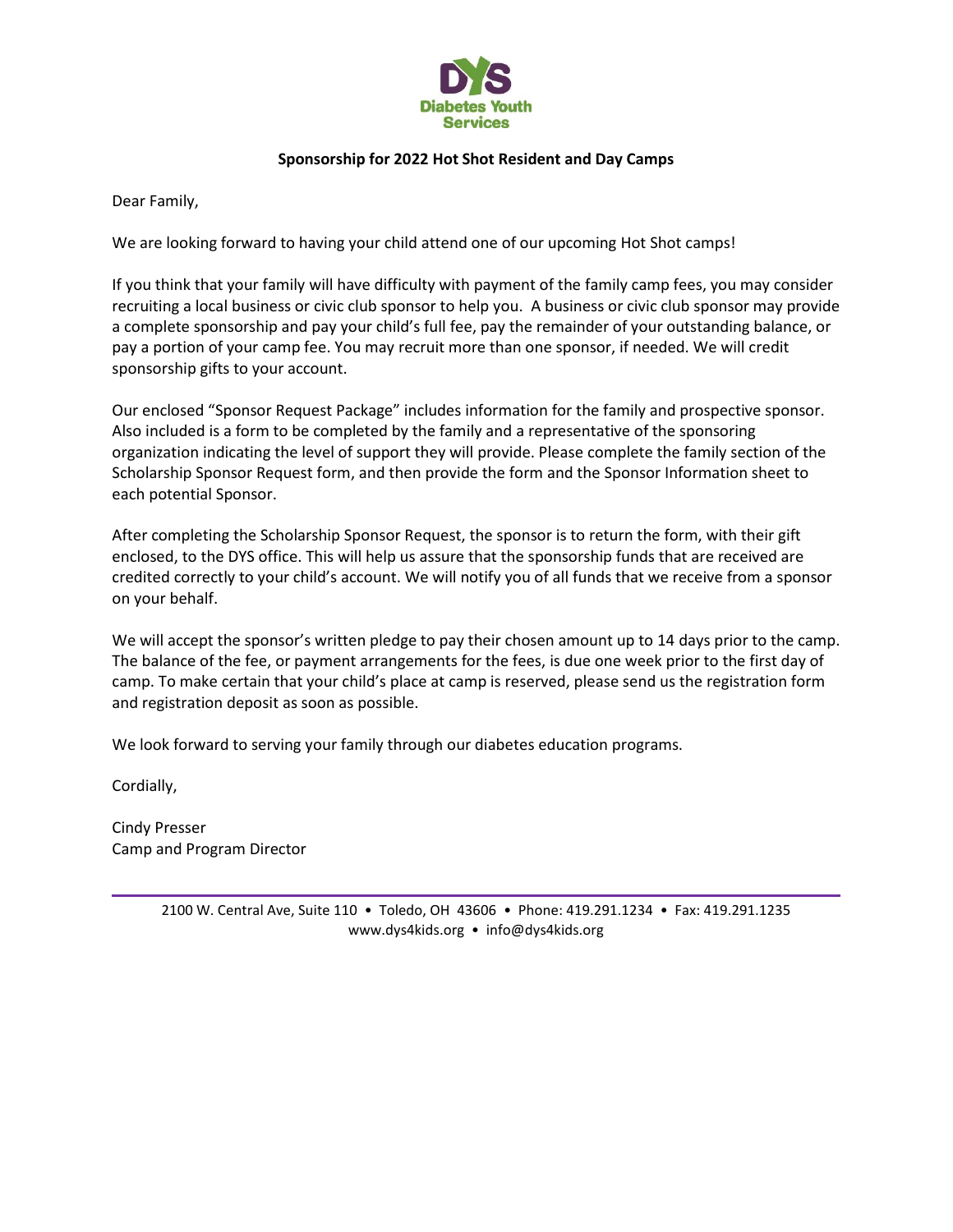

# **2022 Sponsor Information**

Thank you for your consideration to sponsor a child with diabetes to attend diabetes camp, where he or she will learn critical diabetes management skills and "not be the only one with type 1 diabetes." For many children, this opportunity is the difference in living healthy and well with this difficult disease. For some, it literally saves their life.

Each year, children with type 1 diabetes receive vital support, education, and encouragement at DYS Hot Shot resident and day camps. All families receive aid from subsidized program costs for attendance. Over 60% cannot pay some, or all, of the remaining fees to attend.

Since 1984, DYS has been committed to serving every child, regardless of family ability to pay. We accomplish this every year only through the generosity of friends, including civic organizations and clubs, individuals, businesses, and other generous donors who help us cover costs for all children who need it.

When you sponsor a child to attend diabetes camp, you give them hope and empowerment to live well. As a 501(c)(3) non-profit charitable organization, all gifts to DYS are tax-deductible as provided by law. Additional information is available on our website at dys4kids.org. Please consider referring a child for services or sponsoring a child from your community.

## **Full Sponsors**

All children's camp fees are much less than cost of service. The difference is paid by our generous sponsors and donors. Sponsors may provide full or partial sponsorships and are asked to provide full sponsorships when possible. Full sponsorships pay for the full cost of serving one child in the specific camp program.

#### **(Partial) Camp Fee Sponsors**

A sponsor may choose to provide only the discounted camp fees for the child. Any amount is helpful.

#### **The budgeted costs per child for the 2022 camp programs are:**

|                            | Total Cost of Camp | Family's Camp Fees |
|----------------------------|--------------------|--------------------|
| Little Shots Day Camp      | \$725.00           | \$199.00           |
| Middle Shots Resident Camp | \$1100.00          | \$299.00           |
| Big Shots Resident Camp    | \$1500.00          | \$499.00           |